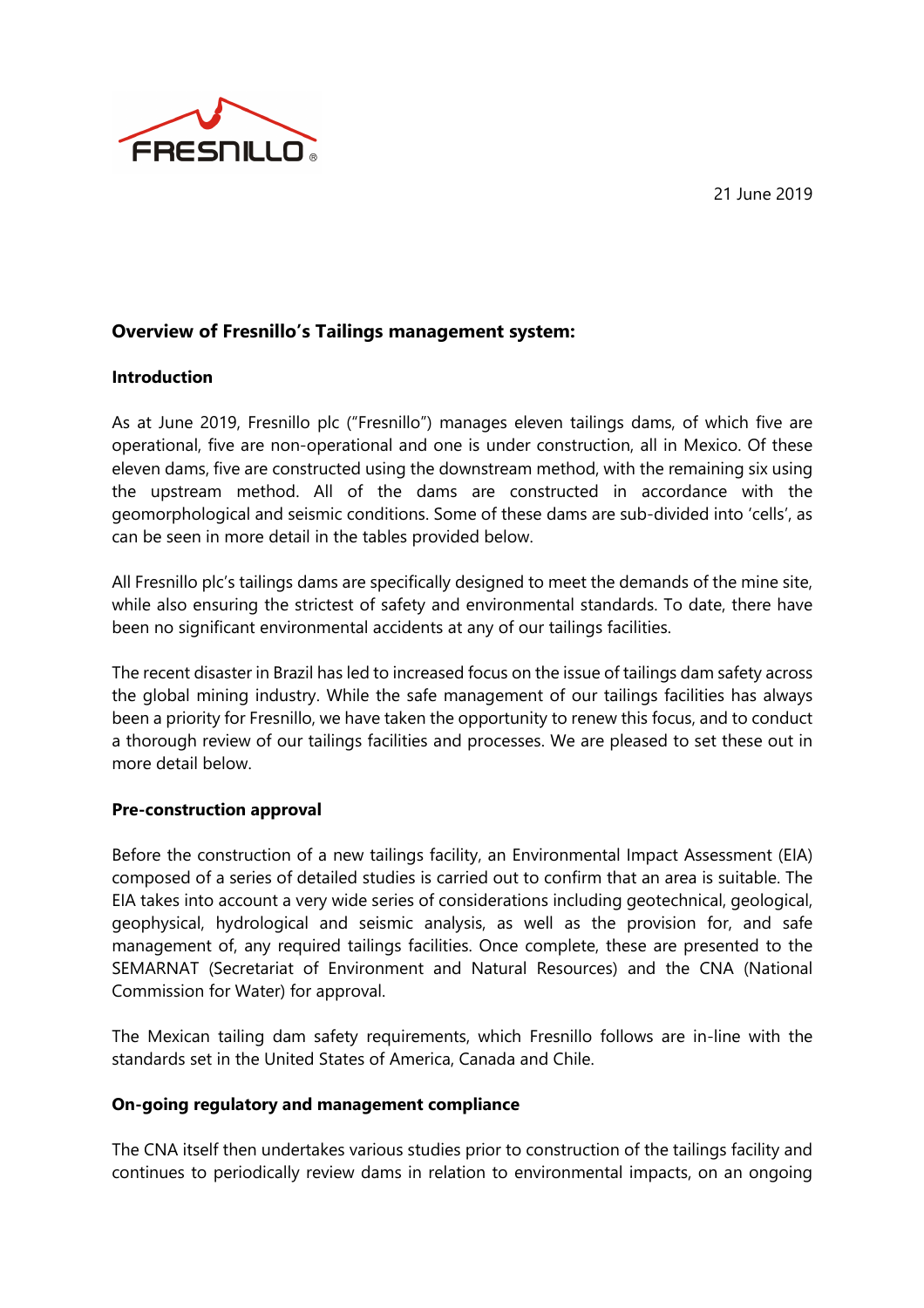basis. Fresnillo continues to hold all relevant permits for its tailings facilities, showing its strict continued adherence to the required standards.

In addition to this regulatory oversight (namely pre-construction approval and on-going permitting), Fresnillo's individual mine site management teams also conduct thorough internal and third party reviews for all tailing dams within the Group. These internal reviews comprise of collecting and analysing measurement readings on a regular basis, undertaking slope stability analysis, as well as carrying out mass movement analysis in the event of failure. These detailed reports are submitted directly to the COO, who in turn informs the Company Board as part of our continued compliance.

This active management of the tailings facilities continues throughout their use and after their decommissioning. For example, third party assessments are commissioned to conduct a design stability assessment before a tailings dam is approved for an increase in capacity, and to carry out regular tests throughout the lifetime of the dam.

To that end, Fresnillo can confirm that all tailings facilities were independently peer reviewed in 2016, including undergoing mass movement scenario analysis at all units. These assessments were conducted by the consulting company ICOPRES (Ingeniería y Construcción de Presas).

### **Further Independent Programmes**

More recently, two independent specialists, Wood plc and Robertson GeoConsultants were commissioned to review and update our Tailings Dams Governance System and perform Dam Safety Inspections of all our dams, alongside the periodic CNA reviews. Wood plc was tasked with reviewing the physical integrity of the dams, while Robertson GeoConsultants is focusing on the management and governance of the dams. These independent reviews of the dams began this year and are currently on-going, due to be finalised by mid-2020.

Though not required under current legislation, Fresnillo took the decision to implement the Tailings Dams Governance System and Dam Safety Inspections, among other best practices and international standards, to ensure continued third party oversight of all our tailings facilities. Implementation of these programmes will complement both the continued regulatory compliance, and also the internal auditing process already in place as detailed above.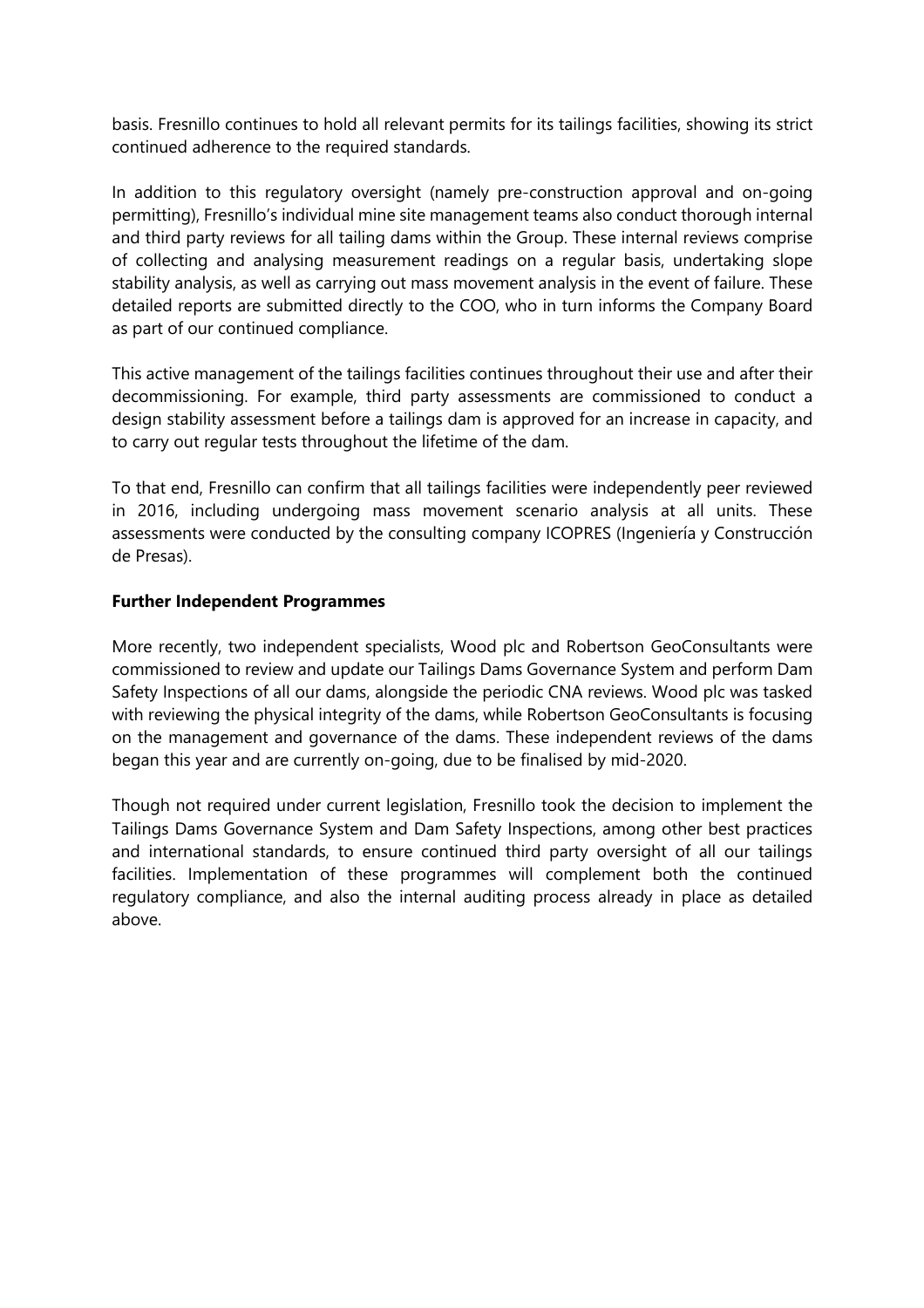## **Fresnillo Mine**

| 1: "Tailings Facility" Name/Identifier                                          | <b>Fresnillo TSF.</b><br>This upstream deposit is divided into seven<br>cells;                                                                                                                                                                                                               |
|---------------------------------------------------------------------------------|----------------------------------------------------------------------------------------------------------------------------------------------------------------------------------------------------------------------------------------------------------------------------------------------|
|                                                                                 | a. Antiguo.<br>b. Sanjón.<br>c. Chinos.<br>d. Sección II.                                                                                                                                                                                                                                    |
|                                                                                 | e. Emergencia.<br>f. Beleña.<br>g. San Luis.                                                                                                                                                                                                                                                 |
| 2: Location                                                                     | 102°51'46.22"W, 23°09'40.73" N<br>a.<br>102°51'31.01"W, 23° 9'45.68" N<br>b.<br>102°51'31.01"W, 23° 9'27.83" N<br>$C_{\cdot}$<br>102°51'41.58"W, 23° 9'30.30" N<br>d.<br>102°52'1.66"W, 23° 9'36.99" N<br>e.<br>102°51'37.34"W, 23° 9'18.04" N<br>f.<br>102°51'42.71"W, 23° 8'52.16" N<br>q. |
| 3: Ownership                                                                    | Minera Fresnillo. S. A. de C. V.<br>Unidad Fresnillo.<br>Fresnillo plc                                                                                                                                                                                                                       |
| 4: Status                                                                       | a. Closed. <sup>1</sup><br>b. Closed.<br>c. Inactive. <sup>2</sup><br>d. Closed.<br>e. Inactive.<br>f. Inactive.<br>g. Active.                                                                                                                                                               |
| 5: Date of initial operation                                                    | a. 1953.<br>b. 1963.<br>c. 1988.<br>d. 1973.<br>e. 1963<br>f. 1999.<br>g. 2006                                                                                                                                                                                                               |
| 6: Is the Dam currently operated or closed<br>as per currently approved design? | Yes                                                                                                                                                                                                                                                                                          |
| 7: Raising method                                                               | Upstream.                                                                                                                                                                                                                                                                                    |

 $1$  A closed dam means there is no plan to re-open it.

l

<sup>2</sup> An inactive dam means it could be operated again in the future.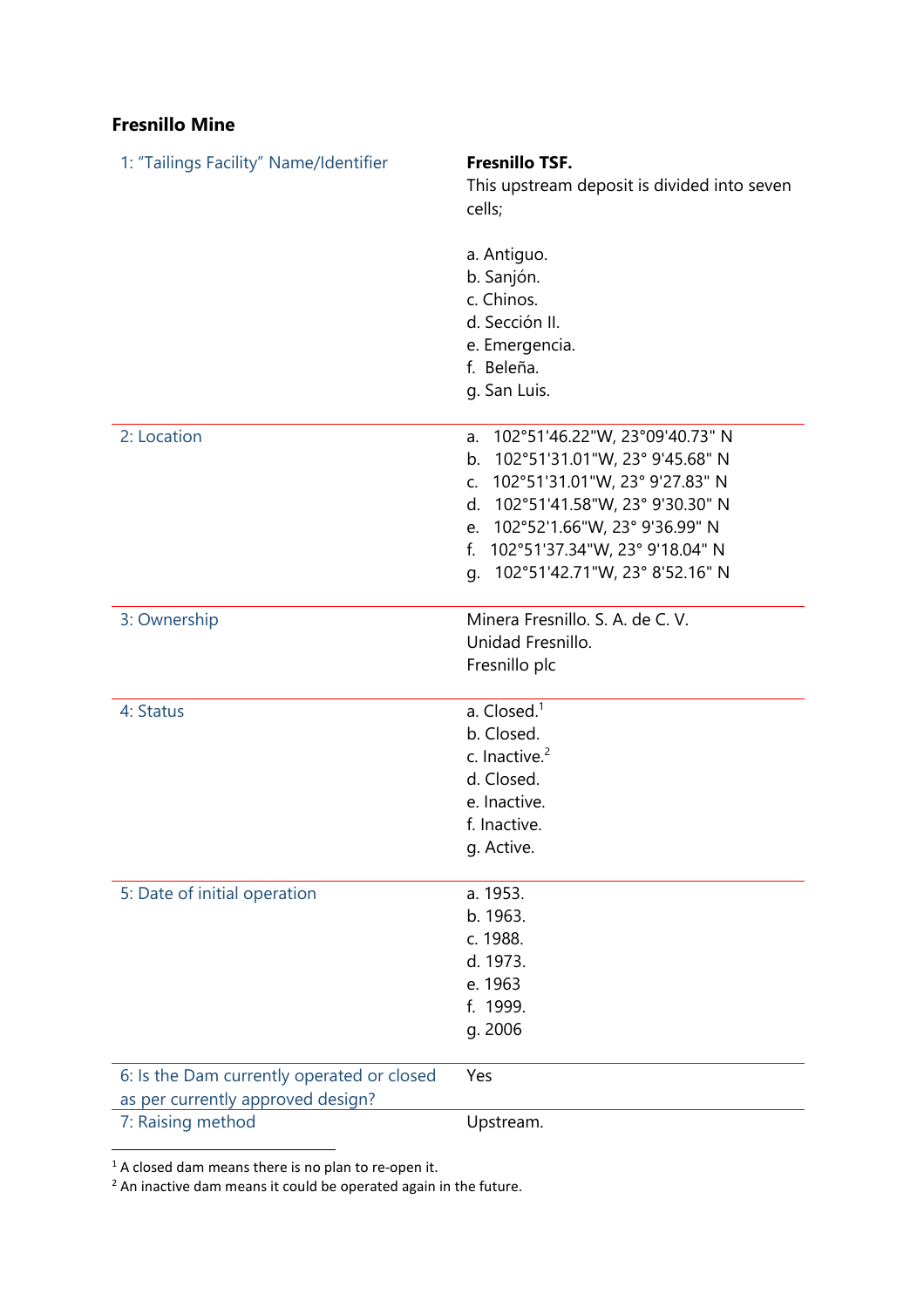| 8: Current Maximum Height                      | a. 25 m.                                    |
|------------------------------------------------|---------------------------------------------|
|                                                | b.25 m.                                     |
|                                                | c. 30 m.                                    |
|                                                | d. 37 m.                                    |
|                                                | e. 8 m.                                     |
|                                                | $f.34$ m.                                   |
|                                                | g. 38 m.                                    |
|                                                |                                             |
| 9: Current Tailings Storage Impoundment        | a. 1,593,200 m <sup>3</sup>                 |
| Volume                                         | b. 11,521,900 m <sup>3</sup>                |
|                                                | c. 7,543,200 $m3$                           |
|                                                | d. 1,487,000 m <sup>3</sup>                 |
|                                                | e. 718,900 $m3$                             |
|                                                | f. 19,292,000 m <sup>3</sup>                |
|                                                | g. 17,591,240 m <sup>3</sup>                |
|                                                | *As of March 2019                           |
|                                                |                                             |
| 10: Planned Tailings Storage Impoundment       | 28,880,000 $m3$                             |
| Volume in 5 years time                         | *As planned for January 2024                |
|                                                |                                             |
| 11: Most recent Independent Expert Review      | ICOPRES - March 2019.                       |
|                                                |                                             |
| 12: Do you have full and complete relevant     | Yes                                         |
| engineering records including design,          |                                             |
| construction, operation, maintenance,          |                                             |
| and/or closure?                                |                                             |
| 13: What is your hazard categorisation of      | Low. It is categorised in accordance with   |
| this facility, based on the consequence of     | the geomorphological and seismic            |
| failure?                                       | conditions.                                 |
|                                                |                                             |
| 14: What quideline do you follow for the       | Classification of the risk according to the |
| classification system?                         | risk (US Army Corps of Engineers), mass     |
|                                                | movement by failure.                        |
|                                                |                                             |
| 15: Has this facility, at any point in its     | No                                          |
| history, failed to be confirmed or certified   |                                             |
| as stable, or experienced notable stability    |                                             |
| concerns, as identified by an independent      |                                             |
| engineer (even if later certified as stable by |                                             |
| the same or a different firm).                 |                                             |
| 16: Do you have internal/in house              | <b>Both</b>                                 |
| engineering specialist oversight of this       |                                             |
| facility? Or do you have external              |                                             |
| engineering support for this purpose?          |                                             |
| 17: Has a formal analysis of the               | Yes, in 2018 by ICOPRES.                    |
| downstream impact on communities,              |                                             |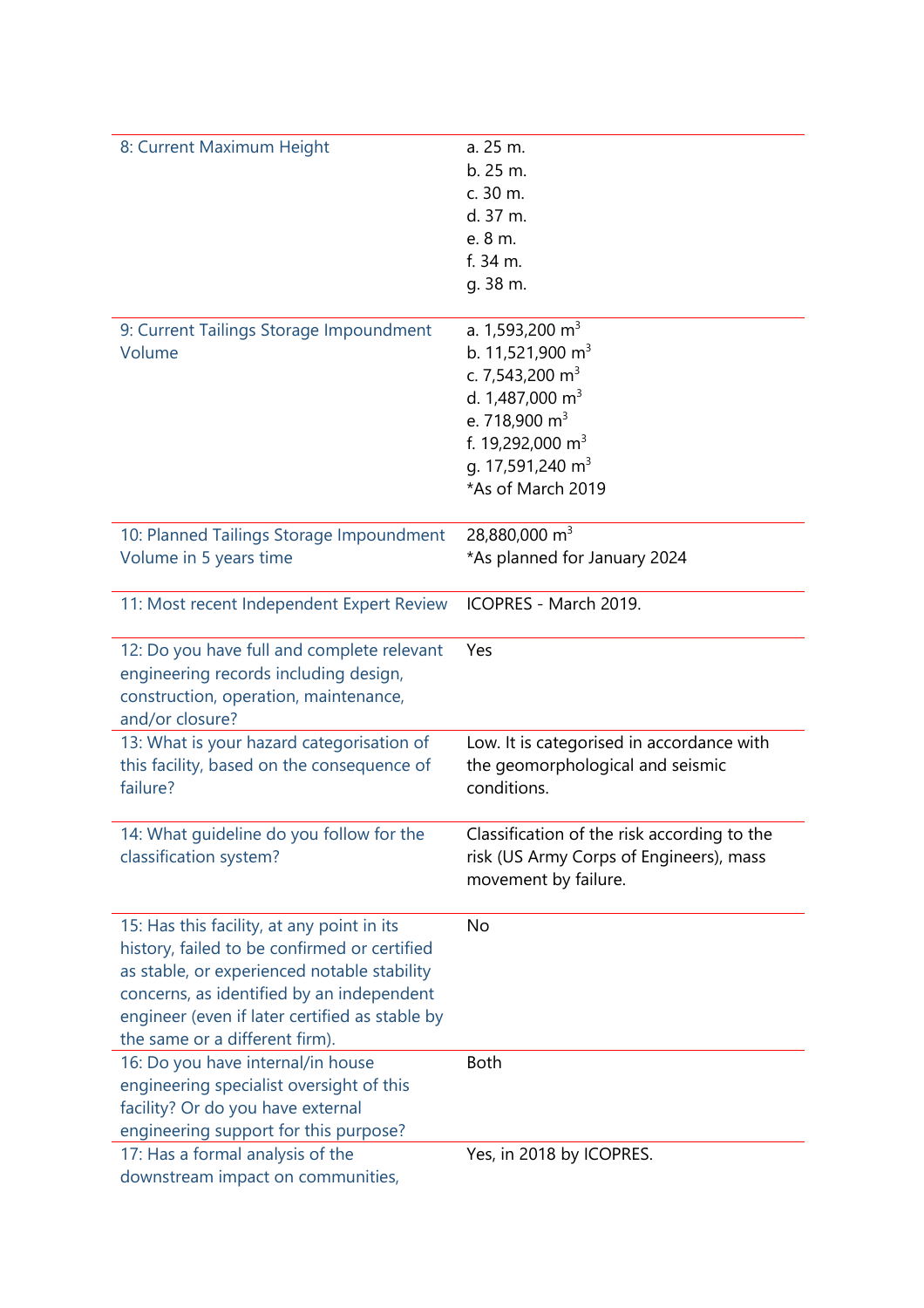| ecosystems and critical infrastructure in the<br>event of catastrophic failure been<br>undertaken and to reflect final conditions?<br>If so, when did this assessment take place?                  |                                                                                                     |
|----------------------------------------------------------------------------------------------------------------------------------------------------------------------------------------------------|-----------------------------------------------------------------------------------------------------|
| 18: Is there a) a closure plan in place for<br>this dam, and b) does it include long term<br>monitoring?                                                                                           | There is no closure plan for the active dams<br>yet, however long-term monitoring is<br>considered. |
| 19: Have you, or do you plan to assess your<br>tailings facilities against the impact of more<br>regular extreme weather events as a result<br>of climate change, e.g. over the next two<br>years? | Yes                                                                                                 |
| 20: Any other relevant information and<br>supporting documentation.                                                                                                                                | Nothing                                                                                             |

## **Saucito**

| 1: "Tailings Facility" Name/Identifier                                          | <b>Saucito TSF.</b><br>This upstream deposit is divided into four<br>cells; today, the first two; I & II, are non-<br>operational and in the process of being<br>closed. The third, (III) is in operation and<br>the forth, (IV) is being prepared. |
|---------------------------------------------------------------------------------|-----------------------------------------------------------------------------------------------------------------------------------------------------------------------------------------------------------------------------------------------------|
| 2: Location                                                                     | 102° 55' 40.61" W, 23° 07' 25.19" N                                                                                                                                                                                                                 |
| 3: Ownership                                                                    | Minera Saucito, S. A. de C. V.<br>Unidad Saucito.<br>Fresnillo plc.                                                                                                                                                                                 |
| 4: Status                                                                       | Active                                                                                                                                                                                                                                              |
| 5: Date of initial operation                                                    | April 2011                                                                                                                                                                                                                                          |
| 6: Is the Dam currently operated or closed<br>as per currently approved design? | Yes                                                                                                                                                                                                                                                 |
| 7: Raising method                                                               | Upstream                                                                                                                                                                                                                                            |
| 8: Current Maximum Height                                                       | 55 <sub>m</sub>                                                                                                                                                                                                                                     |
| 9: Current Tailings Storage Impoundment<br>Volume                               | 11,547,224 m <sup>3</sup><br>*As of March 2019                                                                                                                                                                                                      |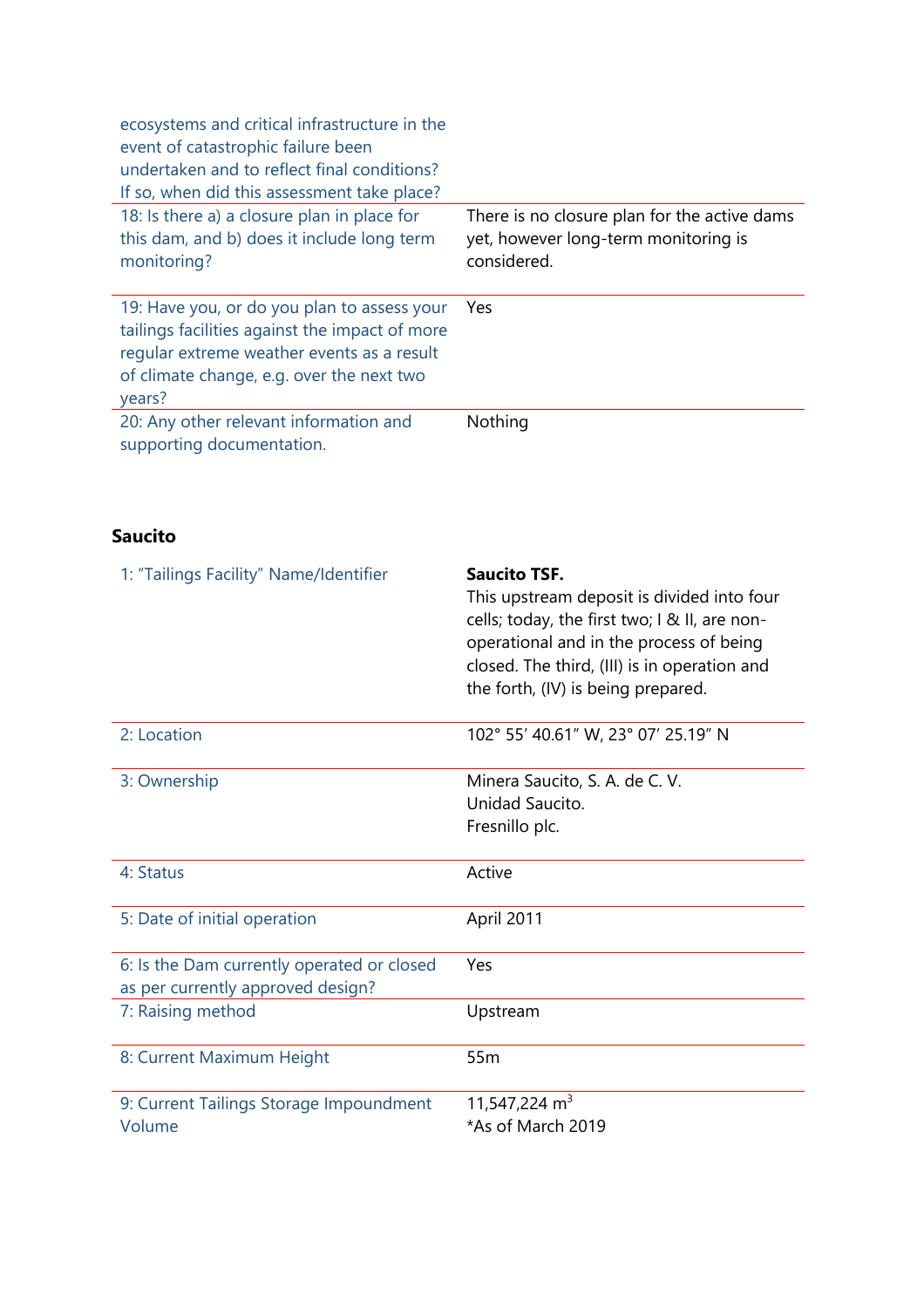| 10: Planned Tailings Storage Impoundment<br>Volume in 5 years time                                                                                                                                                                                                         | 22,747,224 m <sup>3</sup><br>*As planned for January 2024                                                      |
|----------------------------------------------------------------------------------------------------------------------------------------------------------------------------------------------------------------------------------------------------------------------------|----------------------------------------------------------------------------------------------------------------|
| 11: Most recent Independent Expert Review                                                                                                                                                                                                                                  | ICOPRES - Abril 2019.                                                                                          |
| 12: Do you have full and complete relevant<br>engineering records including design,<br>construction, operation, maintenance,<br>and/or closure?                                                                                                                            | Yes                                                                                                            |
| 13: What is your hazard categorisation of<br>this facility, based on the consequence of<br>failure?                                                                                                                                                                        | Low. It is categorised in accordance with<br>the geomorphological and seismic<br>conditions.                   |
| 14: What guideline do you follow for the<br>classification system?                                                                                                                                                                                                         | Classification of the risk according to the<br>risk (US Army Corps of Engineers), mass<br>movement by failure. |
| 15: Has this facility, at any point in its<br>history, failed to be confirmed or certified<br>as stable, or experienced notable stability<br>concerns, as identified by an independent<br>engineer (even if later certified as stable by<br>the same or a different firm). | No                                                                                                             |
| 16: Do you have internal/in house<br>engineering specialist oversight of this<br>facility? Or do you have external<br>engineering support for this purpose?                                                                                                                | <b>Both</b>                                                                                                    |
| 17: Has a formal analysis of the<br>downstream impact on communities,<br>ecosystems and critical infrastructure in the<br>event of catastrophic failure been<br>undertaken and to reflect final conditions?<br>If so, when did this assessment take place?                 | Yes, in 2017 and it will be repeated this<br>year.                                                             |
| 18: Is there a) a closure plan in place for<br>this dam, and b) does it include long term<br>monitoring?                                                                                                                                                                   | Yes<br>Yes                                                                                                     |
| 19: Have you, or do you plan to assess your<br>tailings facilities against the impact of more<br>regular extreme weather events as a result<br>of climate change, e.g. over the next two<br>years?                                                                         | Yes                                                                                                            |
| 20: Any other relevant information and<br>supporting documentation.                                                                                                                                                                                                        | Nothing                                                                                                        |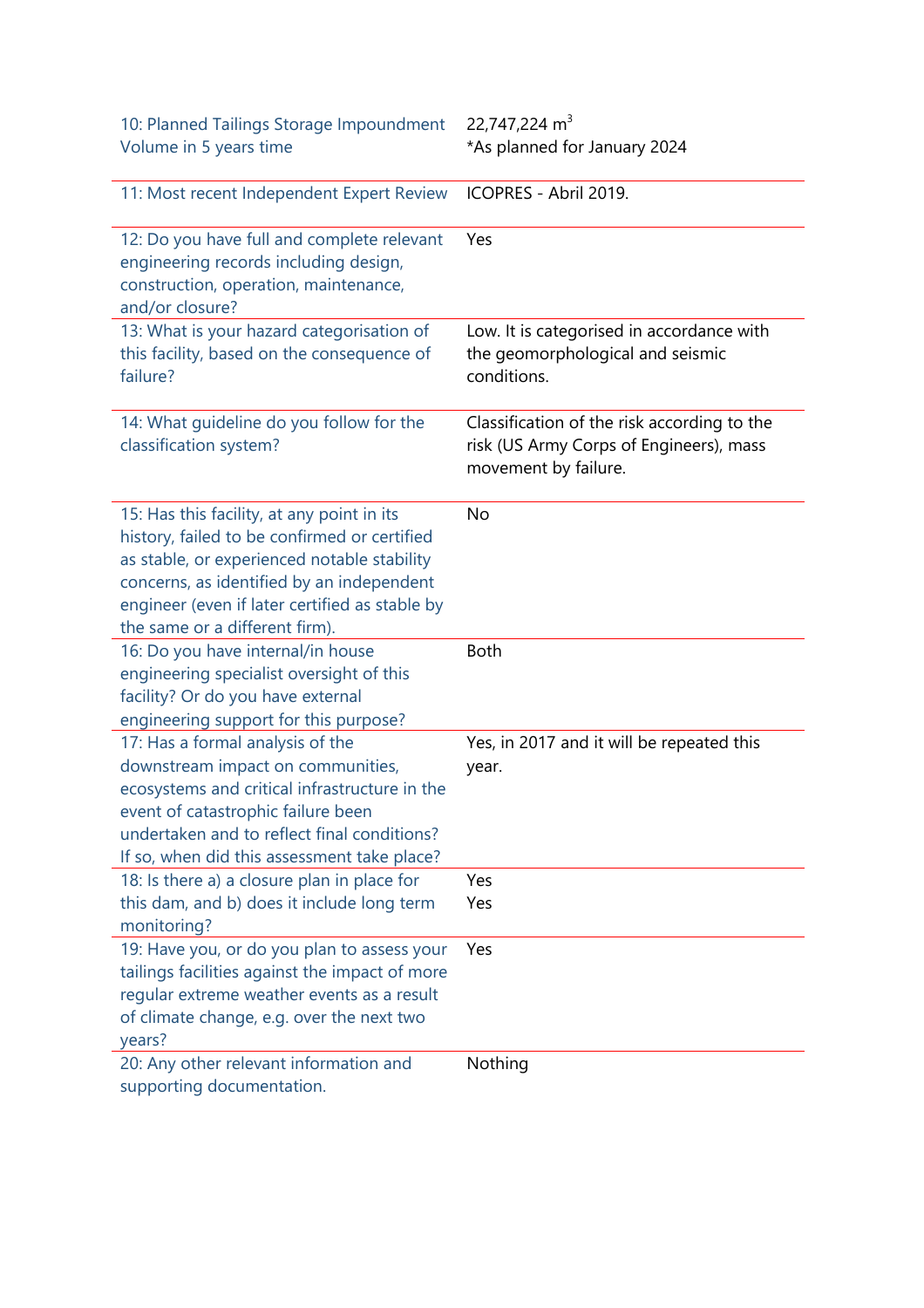# **Ciénega.**

| 1: "Tailings Facility" Name/Identifier                                          | <b>Ciénega TSF</b><br>Consists of two downstream deposits, and<br>one under construction:<br>Deposit I - In operation.<br>Deposit II - Non-operational and being<br>prepared for closure.<br>Deposit III - Currently being constructed. |
|---------------------------------------------------------------------------------|-----------------------------------------------------------------------------------------------------------------------------------------------------------------------------------------------------------------------------------------|
| 2: Location                                                                     | Deposit I<br>25° 03' 10.95"N 106°30' 00.4"W<br>Deposit II<br>25° 02′ 20.03″ N. 106° 20′ 19.90 W<br>Deposit III<br>25° 02' 02.74" N 106° 19' 47.223 W                                                                                    |
| 3: Ownership                                                                    | Minera Mexicana La Ciénega, S. A. de C. V.<br>Unidad La Ciénega.<br>Fresnillo plc.                                                                                                                                                      |
| 4: Status                                                                       | Deposit I in operation, expansion of dam<br>undertaken recently.<br>Deposit II Non-operational and being<br>prepared for closure.<br>Deposit III Currently being constructed.                                                           |
| 5: Date of initial operation                                                    | Deposit I October 1994.<br>Deposit II March 2010.<br>Deposit under construction.                                                                                                                                                        |
| 6: Is the Dam currently operated or closed<br>as per currently approved design? | Deposit I Yes.<br>Deposit II Yes.<br>Under construction.                                                                                                                                                                                |
| 7: Raising method                                                               | Deposit I Downstream<br>Deposit II Downstream.<br>Downstream construction.                                                                                                                                                              |
| 8: Current Maximum Height                                                       | Deposit   104 m<br>Deposit II 80 m<br>Deposit III 77 m                                                                                                                                                                                  |
| 9: Current Tailings Storage Impoundment<br>Volume                               | Deposit I. 7,798,900 m <sup>3</sup> .<br>Deposit II. 10,065,900 m <sup>3</sup><br>Deposit III. Under construction<br>*As of March 2019                                                                                                  |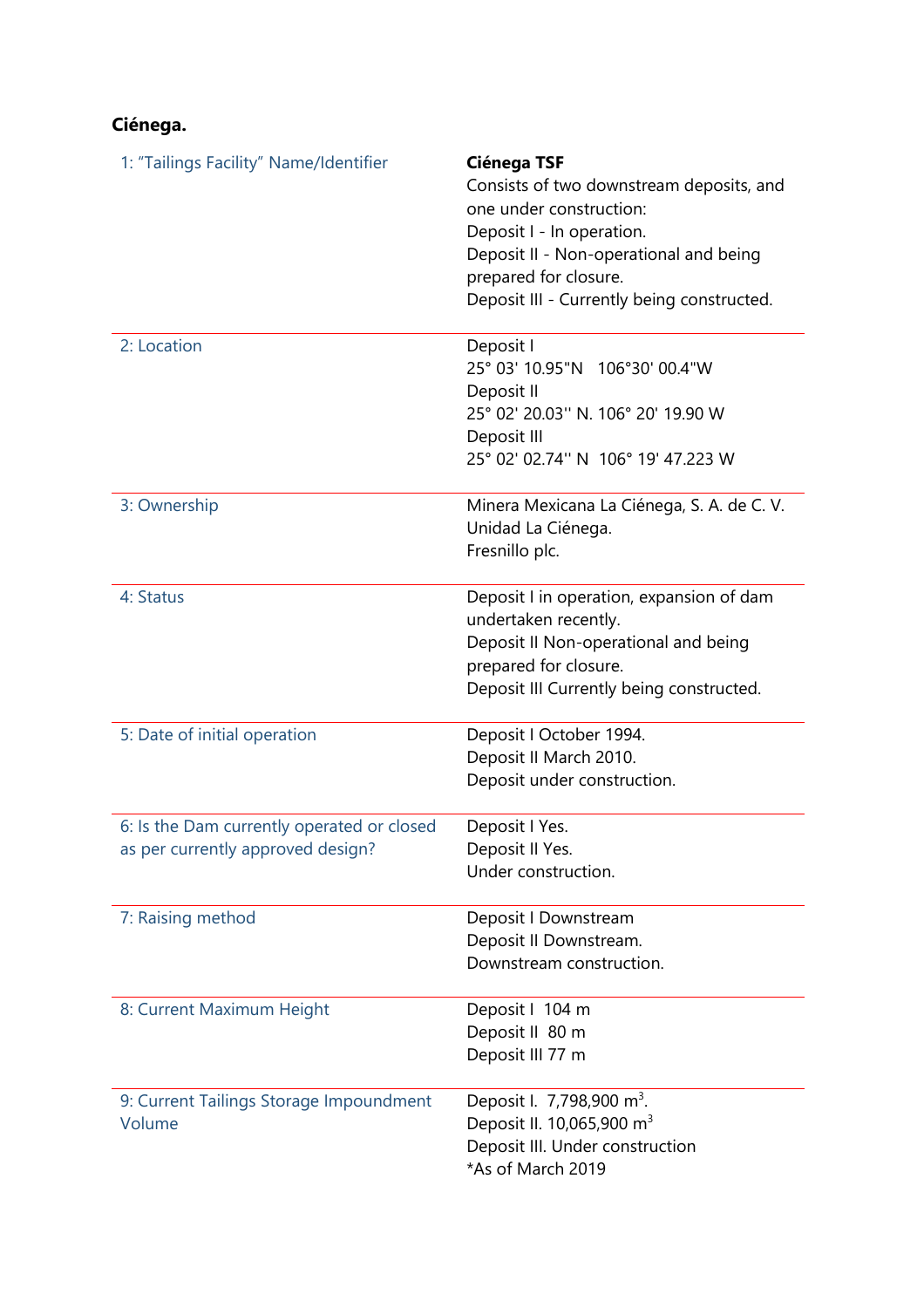| 10: Planned Tailings Storage Impoundment<br>Volume in 5 years time                                                                                                                                                                                         | Deposit   8,660,000 m <sup>3</sup><br>Deposit II 10,065,900 m <sup>3</sup><br>Deposit III 3,444,500 m <sup>3</sup><br>*As planned for January 2024                                                     |
|------------------------------------------------------------------------------------------------------------------------------------------------------------------------------------------------------------------------------------------------------------|--------------------------------------------------------------------------------------------------------------------------------------------------------------------------------------------------------|
| 11: Most recent Independent Expert Review                                                                                                                                                                                                                  | Deposit I. - SRK - October 2017.<br>Deposit II. - SRK - October 2017<br>Deposit III. - SRK - October 2017                                                                                              |
| 12: Do you have full and complete relevant<br>engineering records including design,<br>construction, operation, maintenance,<br>and/or closure?                                                                                                            | Yes                                                                                                                                                                                                    |
| 13: What is your hazard categorisation of<br>this facility, based on the consequence of<br>failure?                                                                                                                                                        | Deposit I. Does not have a risk<br>categorisation.<br>Deposit II. Does not have a risk<br>categorisation.<br>Deposit III. Does not have a risk<br>categorisation.                                      |
| 14: What guideline do you follow for the<br>classification system?                                                                                                                                                                                         | None, for any of the deposits                                                                                                                                                                          |
| 15: Has this facility, at any point in its                                                                                                                                                                                                                 | <b>No</b>                                                                                                                                                                                              |
| history, failed to be confirmed or certified<br>as stable, or experienced notable stability<br>concerns, as identified by an independent<br>engineer (even if later certified as stable by<br>the same or a different firm).                               |                                                                                                                                                                                                        |
| 16: Do you have internal/in house<br>engineering specialist oversight of this<br>facility? Or do you have external<br>engineering support for this purpose?                                                                                                | <b>Both</b>                                                                                                                                                                                            |
| 17: Has a formal analysis of the<br>downstream impact on communities,<br>ecosystems and critical infrastructure in the<br>event of catastrophic failure been<br>undertaken and to reflect final conditions?<br>If so, when did this assessment take place? | Deposit I.<br>A mass movement analysis has been<br>undertaken. ICOPRES.<br>Deposit II.<br>A mass movement analysis has been<br>undertaken. ICOPRES.<br>Deposit III.<br>This project does not have one. |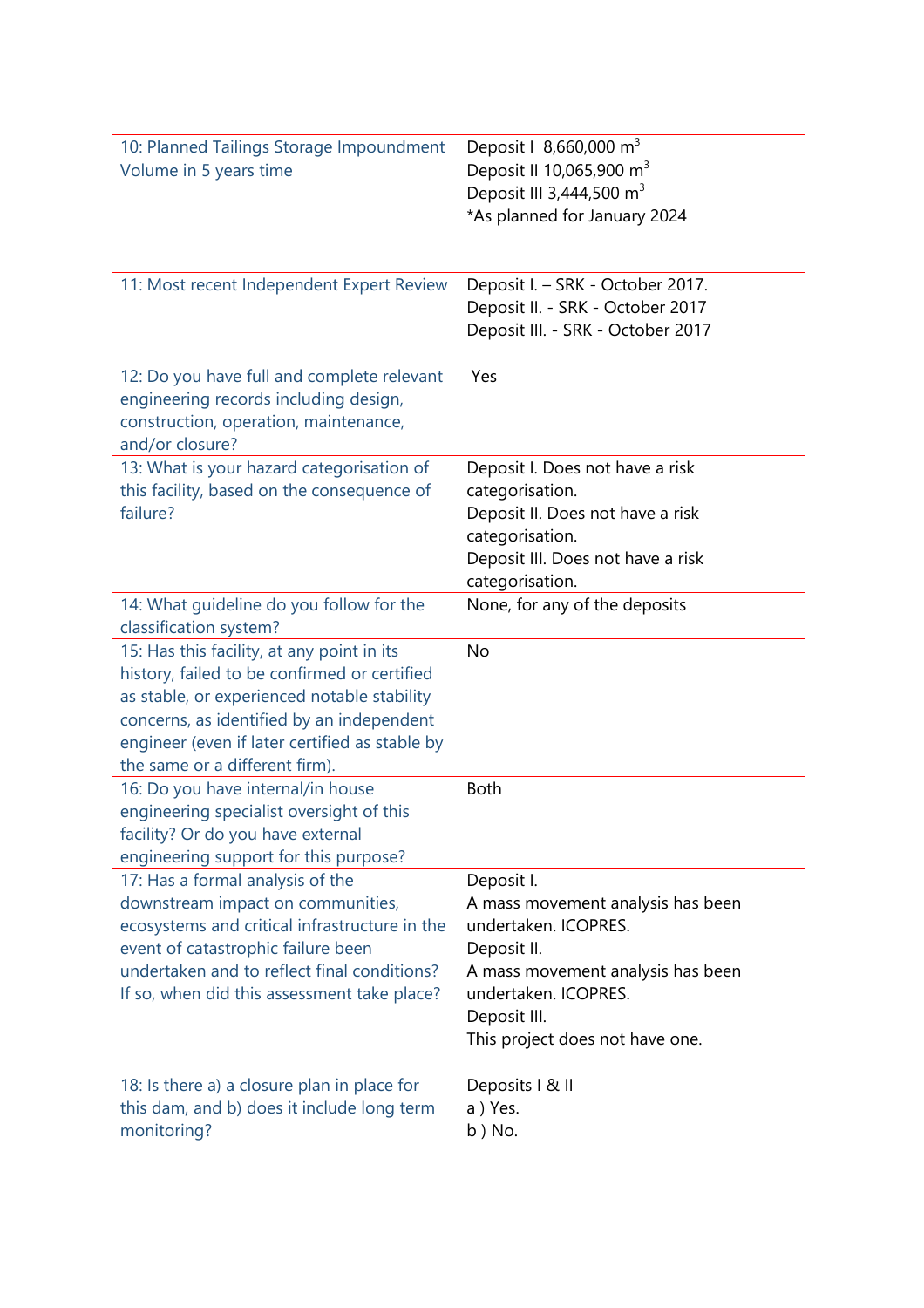| 19: Have you, or do you plan to assess your<br>tailings facilities against the impact of more<br>regular extreme weather events as a result<br>of climate change, e.g. over the next two<br>years? | Yes            |
|----------------------------------------------------------------------------------------------------------------------------------------------------------------------------------------------------|----------------|
| 20: Any other relevant information and<br>supporting documentation.                                                                                                                                | <b>Nothing</b> |

## **San Julián**

| 1: "Tailings Facility" Name/Identifier                                                                                                          | San Julián TSF.<br>One downstream tailings deposit.                       |
|-------------------------------------------------------------------------------------------------------------------------------------------------|---------------------------------------------------------------------------|
| 2: Location                                                                                                                                     | 26° 02' 30.5" N<br>106° 30' 00.4"W                                        |
| 3: Ownership                                                                                                                                    | Minera San Julián, S. A. de C. V.<br>Unidad San Julián.<br>Fresnillo plc. |
| 4: Status                                                                                                                                       | Active                                                                    |
| 5: Date of initial operation                                                                                                                    | August 2016                                                               |
| 6: Is the Dam currently operated or closed<br>as per currently approved design?                                                                 | Yes                                                                       |
| 7: Raising method                                                                                                                               | Downstream                                                                |
| 8: Current Maximum Height                                                                                                                       | 140m                                                                      |
| 9: Current Tailings Storage Impoundment<br>Volume                                                                                               | 3,250,000 m <sup>3</sup><br>*As of March 2019                             |
| 10: Planned Tailings Storage Impoundment<br>Volume in 5 years time                                                                              | 10,250,000 $m3$<br>*As planned for January 2024                           |
| 11: Most recent Independent Expert Review                                                                                                       | ICOPRESS - October 2018.                                                  |
| 12: Do you have full and complete relevant<br>engineering records including design,<br>construction, operation, maintenance,<br>and/or closure? | Yes                                                                       |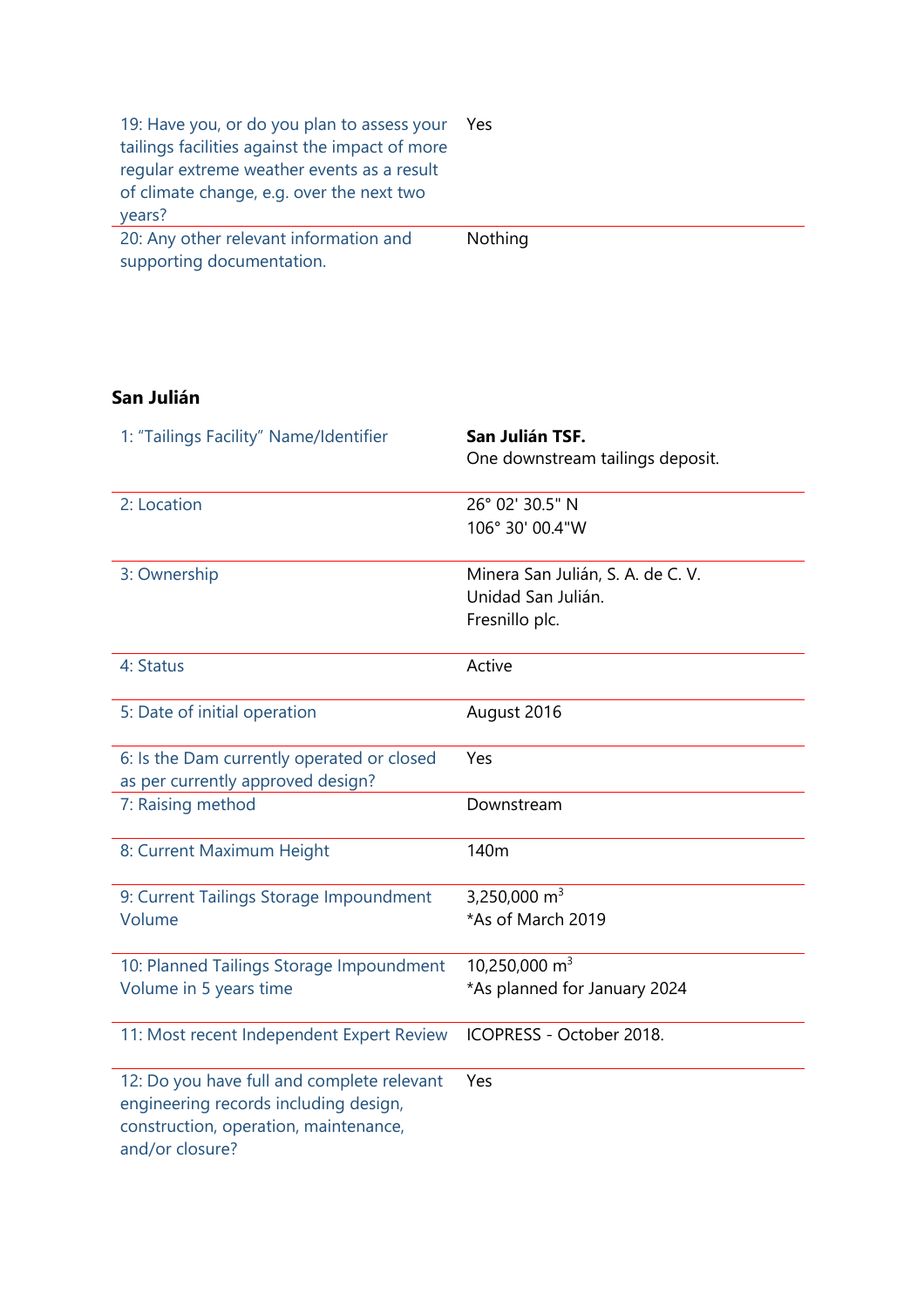| 13: What is your hazard categorisation of<br>this facility, based on the consequence of<br>failure?                                                                                                                                                                        | Catastrophic                      |
|----------------------------------------------------------------------------------------------------------------------------------------------------------------------------------------------------------------------------------------------------------------------------|-----------------------------------|
| 14: What guideline do you follow for the<br>classification system?                                                                                                                                                                                                         | Hawcroft categorisation of risks. |
| 15: Has this facility, at any point in its<br>history, failed to be confirmed or certified<br>as stable, or experienced notable stability<br>concerns, as identified by an independent<br>engineer (even if later certified as stable by<br>the same or a different firm). | <b>No</b>                         |
| 16: Do you have internal/in house<br>engineering specialist oversight of this<br>facility? Or do you have external<br>engineering support for this purpose?                                                                                                                | <b>Both</b>                       |
| 17: Has a formal analysis of the<br>downstream impact on communities,<br>ecosystems and critical infrastructure in the<br>event of catastrophic failure been<br>undertaken and to reflect final conditions?<br>If so, when did this assessment take place?                 | Yes. June 2017.                   |
| 18: Is there a) a closure plan in place for<br>this dam, and b) does it include long term<br>monitoring?                                                                                                                                                                   | Yes<br>Yes                        |
| 19: Have you, or do you plan to assess your<br>tailings facilities against the impact of more<br>regular extreme weather events as a result<br>of climate change, e.g. over the next two<br>years?                                                                         | Yes                               |
| 20: Any other relevant information and<br>supporting documentation.                                                                                                                                                                                                        | Nothing                           |

## **Herradura**

| 1: "Tailings Facility" Name/Identifier | <b>Herradura TSF.</b><br>One downstream tailings deposit                 |
|----------------------------------------|--------------------------------------------------------------------------|
| 2: Location                            | $31^{\circ}$ 07'42.60" N<br>112° 52' 6.64" W                             |
| 3: Ownership                           | Minera Penmont, S. A. de C. V.<br>Unidad La Herradura.<br>Fresnillo plc. |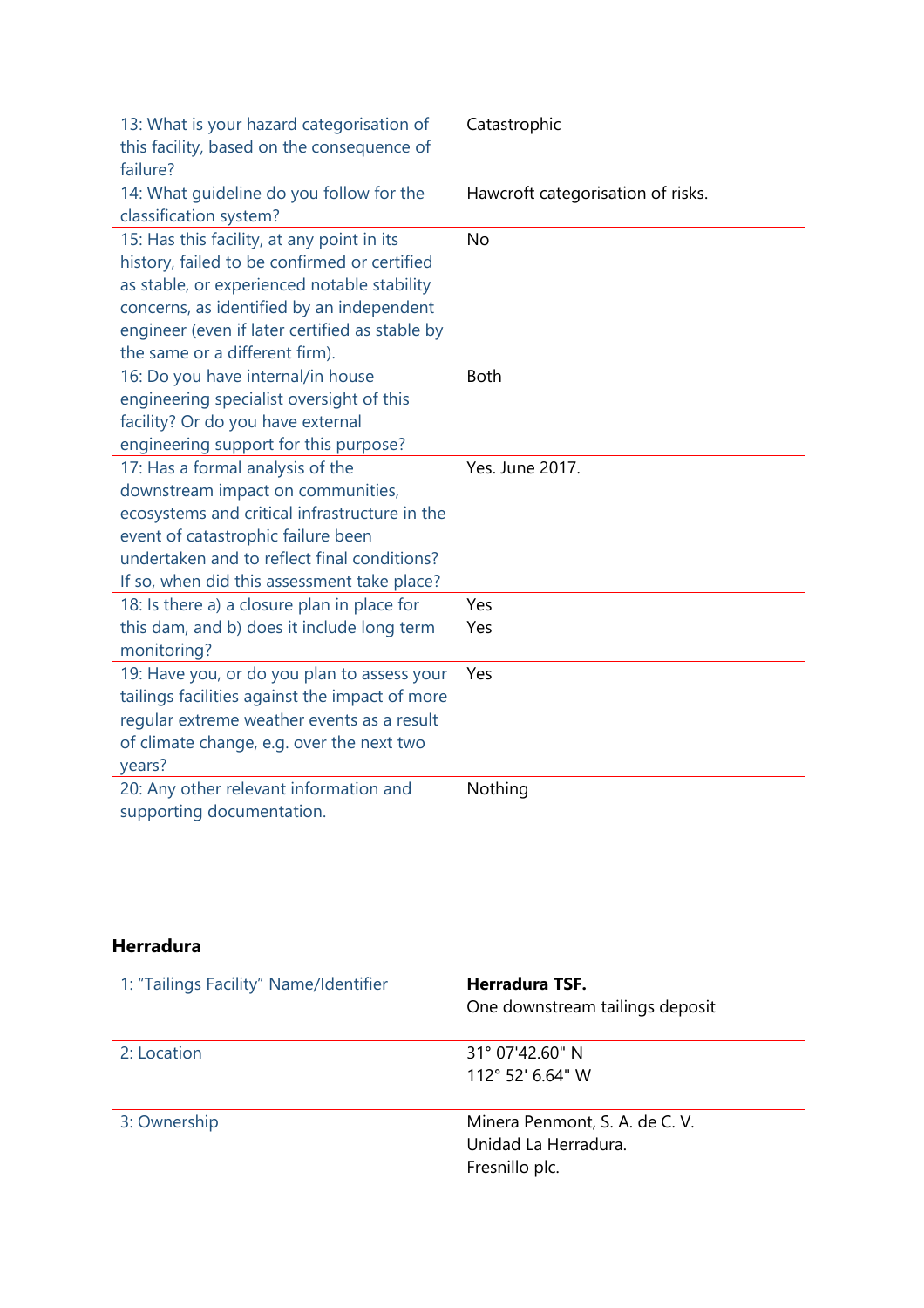| 4: Status                                                                                                                                                                                                                                                                  | Active                                                                                       |
|----------------------------------------------------------------------------------------------------------------------------------------------------------------------------------------------------------------------------------------------------------------------------|----------------------------------------------------------------------------------------------|
| 5: Date of initial operation                                                                                                                                                                                                                                               | <b>March 2014</b>                                                                            |
| 6: Is the Dam currently operated or closed<br>as per currently approved design?                                                                                                                                                                                            | Yes                                                                                          |
| 7: Raising method                                                                                                                                                                                                                                                          | Downstream                                                                                   |
| 8: Current Maximum Height                                                                                                                                                                                                                                                  | 50 <sub>m</sub>                                                                              |
| 9: Current Tailings Storage Impoundment<br>Volume                                                                                                                                                                                                                          | 26,563,650 $m3$<br>*As of March 2019                                                         |
| 10: Planned Tailings Storage Impoundment<br>Volume in 5 years time                                                                                                                                                                                                         | 31,200,000 $m3$<br>*As planned for January 2024                                              |
| 11: Most recent Independent Expert Review                                                                                                                                                                                                                                  | PH Consulters - June 2018.                                                                   |
| 12: Do you have full and complete relevant<br>engineering records including design,<br>construction, operation, maintenance,<br>and/or closure?                                                                                                                            | Yes                                                                                          |
| 13: What is your hazard categorisation of<br>this facility, based on the consequence of<br>failure?                                                                                                                                                                        | Low. It is categorised in accordance with<br>the geomorphological and seismic<br>conditions. |
| 14: What quideline do you follow for the<br>classification system?                                                                                                                                                                                                         | Low. Failure analysis and effect analysis<br>(FEMA).                                         |
| 15: Has this facility, at any point in its<br>history, failed to be confirmed or certified<br>as stable, or experienced notable stability<br>concerns, as identified by an independent<br>engineer (even if later certified as stable by<br>the same or a different firm). | No                                                                                           |
| 16: Do you have internal/in house<br>engineering specialist oversight of this<br>facility? Or do you have external<br>engineering support for this purpose?                                                                                                                | <b>Both</b>                                                                                  |
| 17: Has a formal analysis of the<br>downstream impact on communities,<br>ecosystems and critical infrastructure in the<br>event of catastrophic failure been<br>undertaken and to reflect final conditions?<br>If so, when did this assessment take place?                 | Yes. June 2018.                                                                              |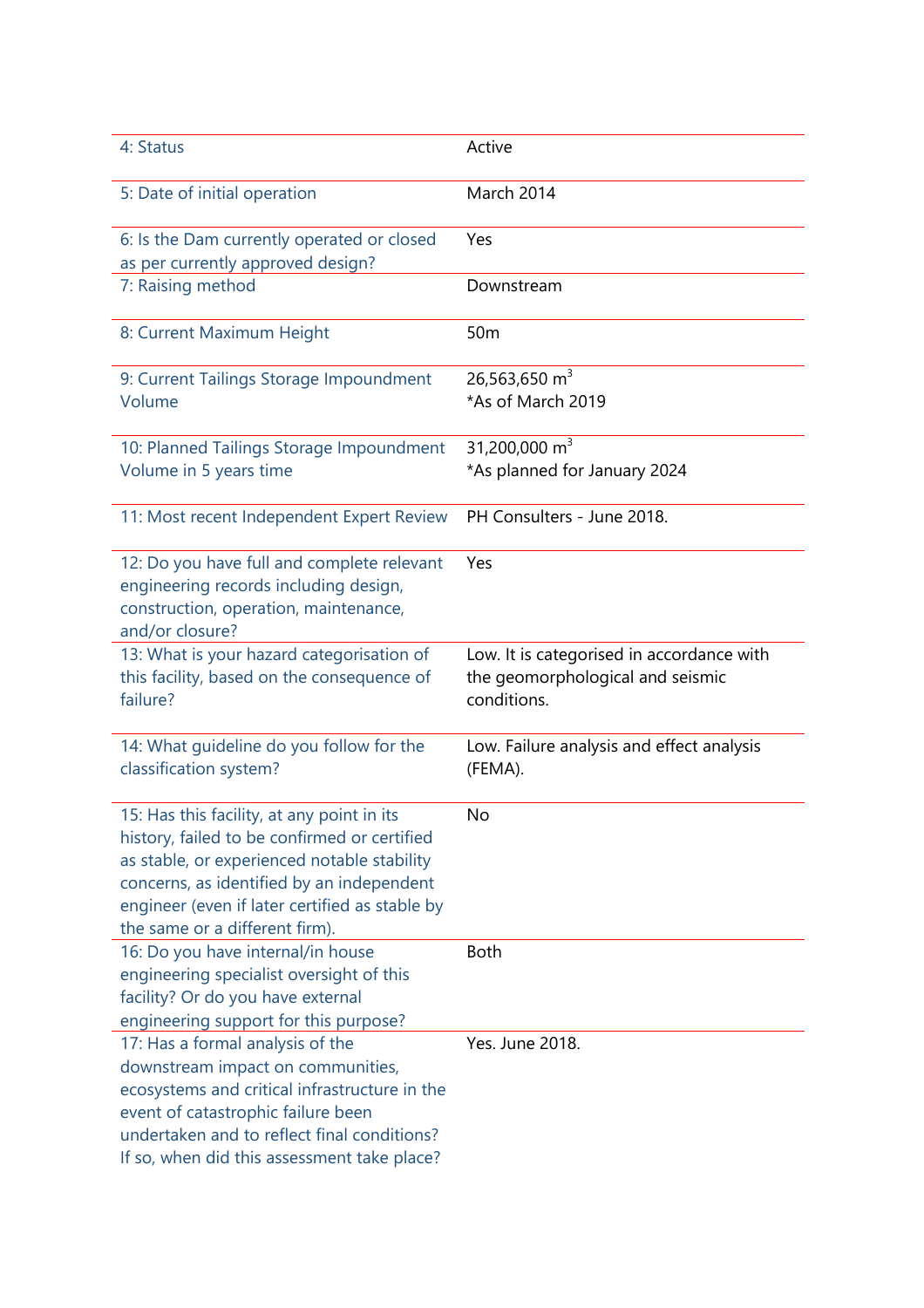| 18: Is there a) a closure plan in place for    | Yes     |
|------------------------------------------------|---------|
| this dam, and b) does it include long term     | Yes.    |
| monitoring?                                    |         |
| 19: Have you, or do you plan to assess your    | Yes.    |
| tailings facilities against the impact of more |         |
| regular extreme weather events as a result     |         |
| of climate change, e.g. over the next two      |         |
| years?                                         |         |
| 20: Any other relevant information and         | Nothing |
| supporting documentation.                      |         |

## **Las Torres**

| 1: "Tailings Facility" Name/Identifier                                          | <b>Las Torres TSF</b><br>Three upstream tailing deposits, split into<br>six cells:<br>1. Coronelas I.<br>2. Coronelas II.<br>3. Cedros I.<br>4. Cedros II.<br>5. Cedros III.<br>6. Cedros IV                                                  |
|---------------------------------------------------------------------------------|-----------------------------------------------------------------------------------------------------------------------------------------------------------------------------------------------------------------------------------------------|
| 2: Location                                                                     | 1. 20° 59' 4.15" N 101° 13' 3.76" W<br>2. 20° 59' 9.99" N 101° 13' 19.63" W<br>3. 20° 59' 30.34" N 101° 12' 46.94" W<br>4. 21° 00' 8.62" N 101° 12' 57.34" W<br>5.21° 00' 24.56" N 101° 12' 52.24" W<br>6. 21° 00' 39.39" N 101° 12' 45.02" W |
| 3: Ownership                                                                    | Minera Las Torres.<br>Proyecto Las Torres.                                                                                                                                                                                                    |
| 4: Status                                                                       | Inactive                                                                                                                                                                                                                                      |
| 5: Date of initial operation                                                    | Not available*                                                                                                                                                                                                                                |
| 6: Is the Dam currently operated or closed<br>as per currently approved design? | Inactive                                                                                                                                                                                                                                      |
| 7: Raising method                                                               | Upstream                                                                                                                                                                                                                                      |
| 8: Current Maximum Height                                                       | 1. Coronelas I. 26.62 m<br>2. Coronelas II. 30.35 m<br>3. Cedros I. 30.50 m<br>4. Cedros II. 41.05 m                                                                                                                                          |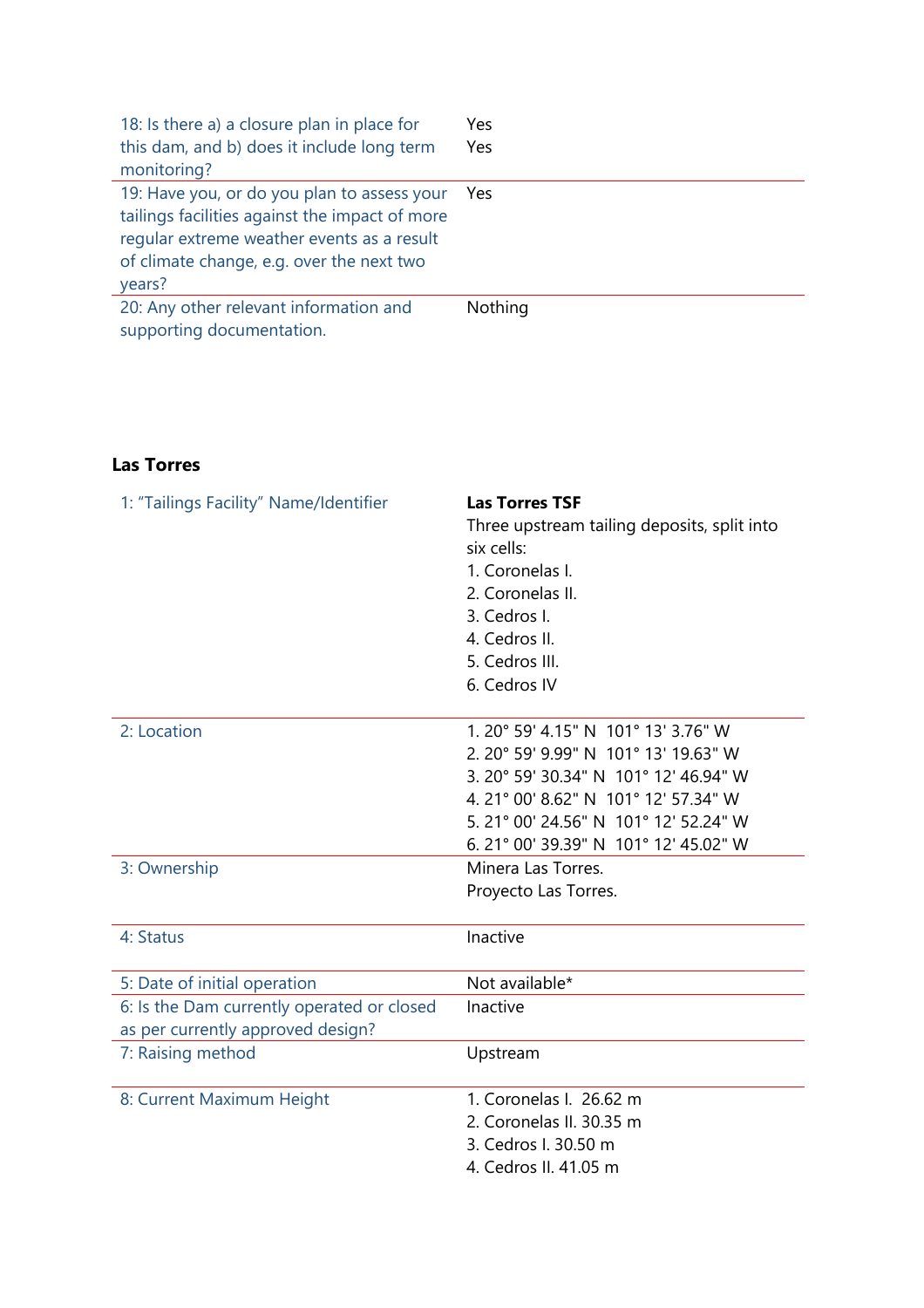|                                                                                                                                                                                                                                                                            | 5. Cedros III. 57.00 m                                                                         |
|----------------------------------------------------------------------------------------------------------------------------------------------------------------------------------------------------------------------------------------------------------------------------|------------------------------------------------------------------------------------------------|
|                                                                                                                                                                                                                                                                            | 6. Cedros IV. 51.20 m                                                                          |
| 9: Current Tailings Storage Impoundment<br>Volume                                                                                                                                                                                                                          | Not available*                                                                                 |
| 10: Planned Tailings Storage Impoundment<br>Volume in 5 years time                                                                                                                                                                                                         | Possibility of operating them again in the<br>medium term                                      |
|                                                                                                                                                                                                                                                                            |                                                                                                |
| 11: Most recent Independent Expert Review                                                                                                                                                                                                                                  | ICOPRES - October 2014.                                                                        |
| 12: Do you have full and complete relevant<br>engineering records including design,<br>construction, operation, maintenance,<br>and/or closure?                                                                                                                            | Not available*                                                                                 |
| 13: What is your hazard categorisation of<br>this facility, based on the consequence of<br>failure?                                                                                                                                                                        | High. There is a town that could be affected<br>in case of an incident.                        |
| 14: What guideline do you follow for the<br>classification system?                                                                                                                                                                                                         | Low. Failure analysis and effect analysis<br>(FEMA).                                           |
| 15: Has this facility, at any point in its<br>history, failed to be confirmed or certified<br>as stable, or experienced notable stability<br>concerns, as identified by an independent<br>engineer (even if later certified as stable by<br>the same or a different firm). | No failures of the dyke. Decades ago there<br>was a minor issue with the decantation<br>tower. |
| 16: Do you have internal/in house<br>engineering specialist oversight of this<br>facility? Or do you have external<br>engineering support for this purpose?                                                                                                                | <b>Both</b>                                                                                    |
| 17: Has a formal analysis of the<br>downstream impact on communities,<br>ecosystems and critical infrastructure in the<br>event of catastrophic failure been<br>undertaken and to reflect final conditions?<br>If so, when did this assessment take place?                 | Scheduled for 2019                                                                             |
| 18: Is there a) a closure plan in place for                                                                                                                                                                                                                                | Yes                                                                                            |
| this dam, and b) does it include long term<br>monitoring?                                                                                                                                                                                                                  | Yes                                                                                            |
| 19: Have you, or do you plan to assess your<br>tailings facilities against the impact of more<br>regular extreme weather events as a result<br>of climate change, e.g. over the next two<br>years?                                                                         | Yes                                                                                            |
| 20: Any other relevant information and<br>supporting documentation.                                                                                                                                                                                                        | Nothing                                                                                        |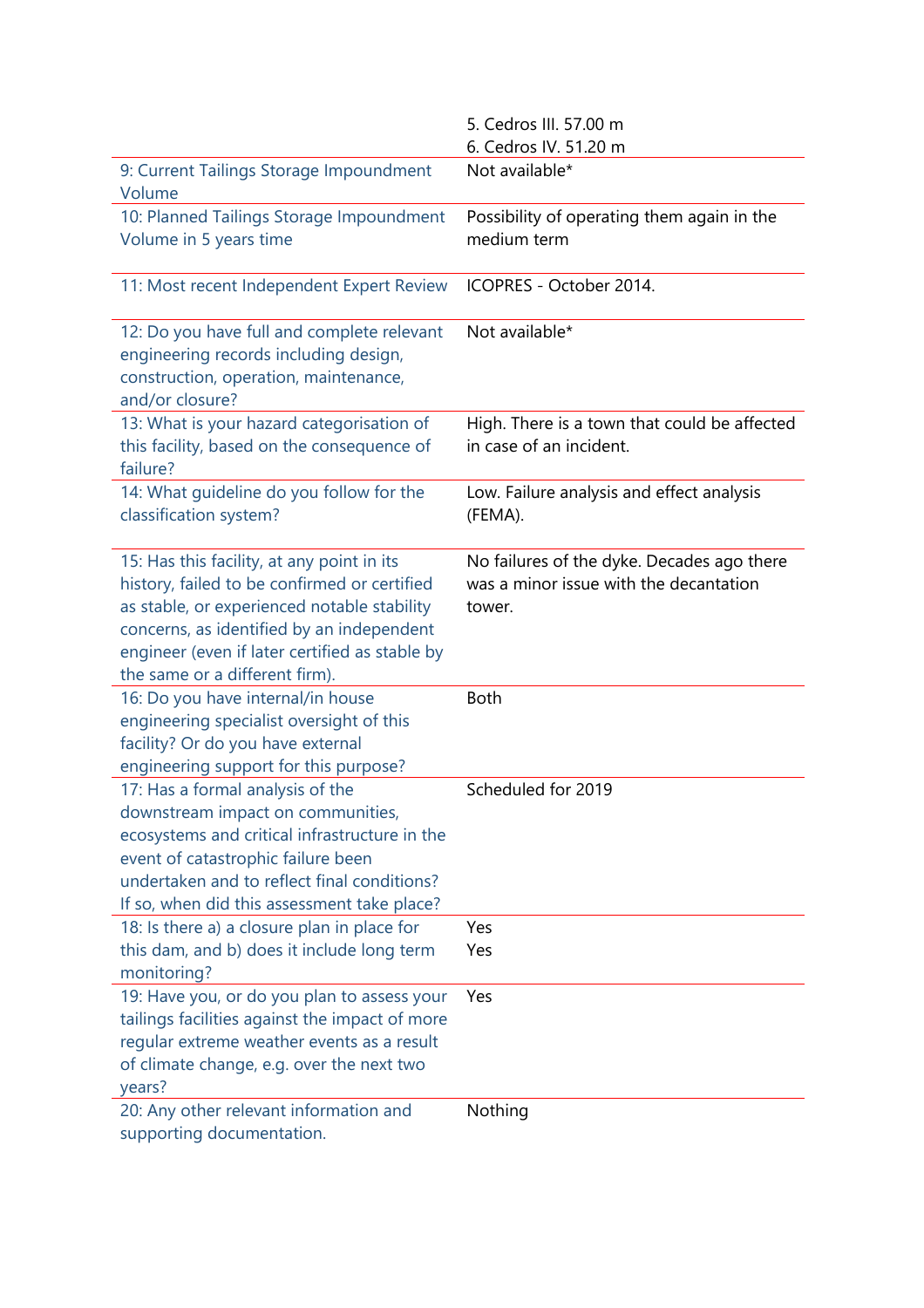# **Tocayos**

| 1: "Tailings Facility" Name/Identifier                                                                                                                                                                                                                                     | Minera Mexicana de Sombrerete, unidad<br><b>Tocayos TSF</b><br>One upstream deposit          |
|----------------------------------------------------------------------------------------------------------------------------------------------------------------------------------------------------------------------------------------------------------------------------|----------------------------------------------------------------------------------------------|
| 2: Location                                                                                                                                                                                                                                                                | 1.23° 37' 58.72" N 103° 37' 17:64" W                                                         |
| 3: Ownership                                                                                                                                                                                                                                                               | Minera Mexicana de Sombrerete.                                                               |
|                                                                                                                                                                                                                                                                            | Proyecto Tocayos.                                                                            |
| 4: Status                                                                                                                                                                                                                                                                  | Inactive                                                                                     |
| 5: Date of initial operation                                                                                                                                                                                                                                               | Not available*                                                                               |
| 6: Is the Dam currently operated or closed<br>as per currently approved design?                                                                                                                                                                                            | Inactive                                                                                     |
| 7: Raising method                                                                                                                                                                                                                                                          | Upstream                                                                                     |
| 8: Current Maximum Height                                                                                                                                                                                                                                                  | 46.15m                                                                                       |
| 9: Current Tailings Storage Impoundment<br>Volume                                                                                                                                                                                                                          | Not available*                                                                               |
| 10: Planned Tailings Storage Impoundment                                                                                                                                                                                                                                   | There are no plans to operate this dam in                                                    |
| Volume in 5 years time                                                                                                                                                                                                                                                     | the future                                                                                   |
| 11: Most recent Independent Expert Review                                                                                                                                                                                                                                  | ICOPRES - February 2015.                                                                     |
| 12: Do you have full and complete relevant<br>engineering records including design,<br>construction, operation, maintenance,<br>and/or closure?                                                                                                                            | Not available*                                                                               |
| 13: What is your hazard categorisation of<br>this facility, based on the consequence of<br>failure?                                                                                                                                                                        | Low. It is categorised in accordance with<br>the geomorphological and seismic<br>conditions. |
| 14: What quideline do you follow for the                                                                                                                                                                                                                                   | Low. Failure analysis and effect analysis                                                    |
| classification system?                                                                                                                                                                                                                                                     | (FEMA).                                                                                      |
| 15: Has this facility, at any point in its<br>history, failed to be confirmed or certified<br>as stable, or experienced notable stability<br>concerns, as identified by an independent<br>engineer (even if later certified as stable by<br>the same or a different firm). | No                                                                                           |
| 16: Do you have internal/in house<br>engineering specialist oversight of this<br>facility? Or do you have external<br>engineering support for this purpose?                                                                                                                | <b>Both</b>                                                                                  |
| 17: Has a formal analysis of the<br>downstream impact on communities,<br>ecosystems and critical infrastructure in the                                                                                                                                                     | Scheduled for 2019                                                                           |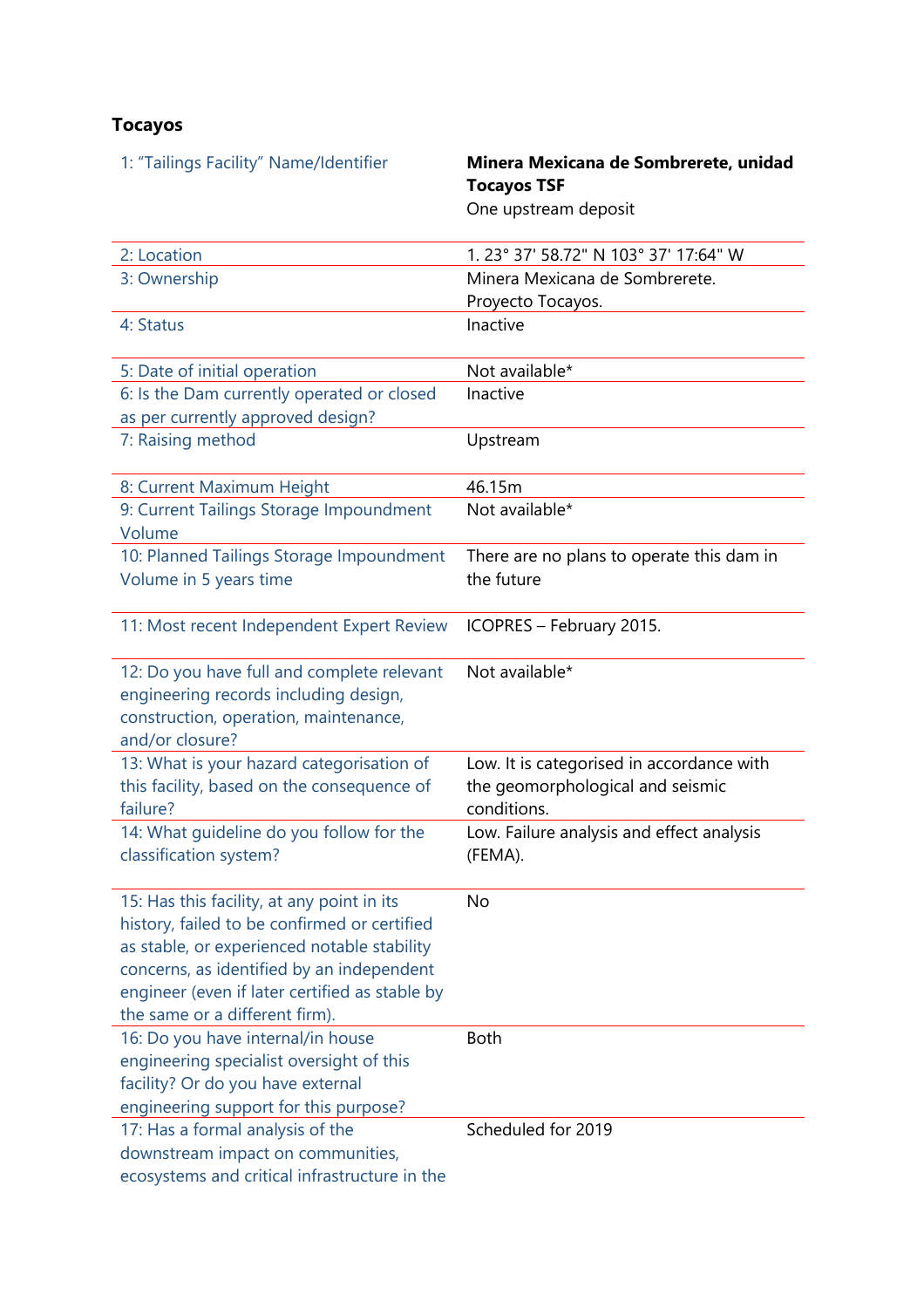| event of catastrophic failure been<br>undertaken and to reflect final conditions?<br>If so, when did this assessment take place?                                                                   |                                                                                                                                                                                                  |
|----------------------------------------------------------------------------------------------------------------------------------------------------------------------------------------------------|--------------------------------------------------------------------------------------------------------------------------------------------------------------------------------------------------|
| 18: Is there a) a closure plan in place for<br>this dam, and b) does it include long term<br>monitoring?                                                                                           | Yes<br><b>Yes</b>                                                                                                                                                                                |
| 19: Have you, or do you plan to assess your<br>tailings facilities against the impact of more<br>regular extreme weather events as a result<br>of climate change, e.g. over the next two<br>years? | Yes                                                                                                                                                                                              |
| 20: Any other relevant information and<br>supporting documentation.                                                                                                                                | The embankments were rehabilitated in<br>2015 to increase safety. Gutters and<br>downspouts were installed and perimeter<br>gutters rehabilitated to prevent rainwater<br>from entering the dam. |

\*Due to the age of the dam and the time that has elapsed since decommissioning, some data is not available.

The information presented in this report is true to the best of the Fresnillo's knowledge and understanding as at the date of this report and based on the governance, technical and internal review systems.

### **Octavio Alvídrez, CEO**

### FORWARD LOOKING STATEMENTS

Information contained herein may include 'forward-looking statements'. All statements other than statements of historical facts included herein, including, without limitation, those regarding the Fresnillo Group's intentions, beliefs or current expectations concerning, amongst other things, the Fresnillo Group's results of operations, financial position, liquidity, prospects, risks, growth, strategies and the silver and gold industries are forward-looking statements. Such forward-looking statements involve risk and uncertainty because they relate to future events and circumstances. Forward-looking statements are not guarantees of future performance and the actual results of the Fresnillo Group's operations, financial position and liquidity, and the development of the markets and the industry in which the Fresnillo Group operates, may differ materially from those described in, or suggested by, the forward-looking statements contained in this document. In addition, even if the results of